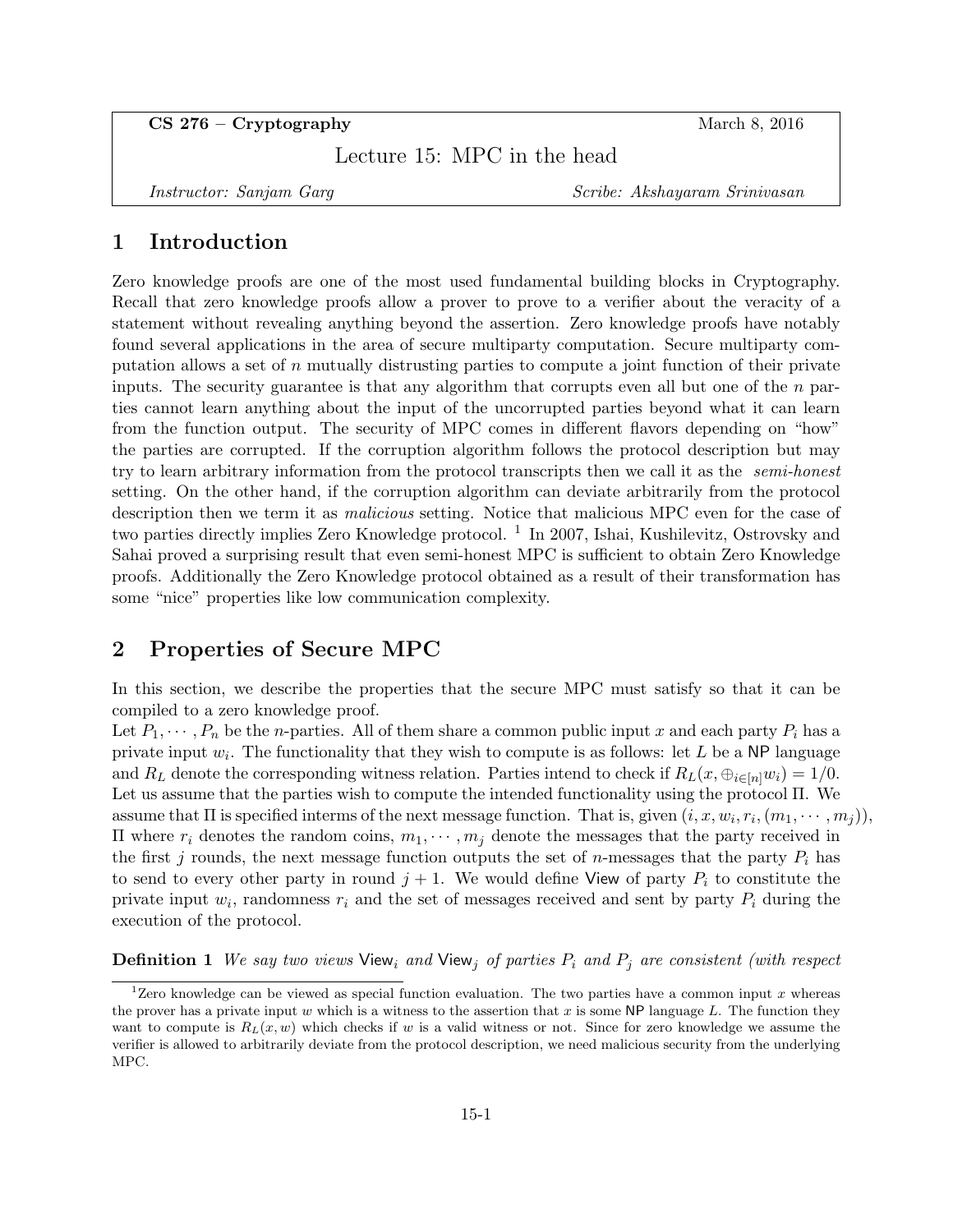to a protocol  $\Pi$  and common input x) if the set of messages  $P_i$  sends to party  $P_j$  is exactly equal to the set of messages received by party  $P_i$  from  $P_i$  and vice versa.

We will now prove the following lemma. The lemma states that the views of every pair of parties is *locally* consistent (with respect to some protocol  $\Pi$  and input x) if and only if it is globally consistent with respect to the same protocol Π.

**Lemma 1** Let View<sub>1</sub>,  $\cdots$ , View<sub>n</sub> be a set of views. The views View<sub>i</sub> and View<sub>i</sub> for every i,  $j \in [n]$ are consistent (with respect to a protocol  $\Pi$  and common input x) if and only if there exists an honest execution of the protocol  $\Pi$  on a common input x and private inputs  $w_i$  for party  $P_i$  where the view of the party  $P_i$  corresponds to View<sub>i</sub>.

Proof. The If part of the proof follows directly from the definition of protocol Π. We now prove the only-if part. We prove it using the induction on the number of rounds. The base case is when the protocol Π has only 1 round in which case the assertion follows directly. Let us assume that assertion is true for d rounds. Let  $w_i$  and  $r_i$  be the private input and randomness in View<sub>i</sub>. In the  $d+1$ -th round every party  $P_i$  generates a message to every other party  $P_i$  based on the protocol  $\Pi$ , the input x, private input  $w_i$ , randomness  $r_i$  and the set of messages  $(m_1, \dots, m_d)$  it has received in the first d rounds (follows from local consistency constraint i.e views of parties  $P_i$  and  $P_j$  are consistent with a protocol  $\Pi$ ). Since for the first d rounds the messages are equivalent in the local view and the global view, the  $d+1$ -th message in the local view is equivalent to the  $d+1$ -th message in the global view.

We will now define the correctness requirement from the MPC protocol.

**Definition 2** We say that the protocol  $\Pi$  perfectly computes the functionality  $R_L$  if for all common input x and private inputs  $w_1, \dots, w_n$  the output of each party  $P_i$  where  $i \in [n]$  is equal to  $R_L(x, \bigoplus_{i \in [n]} w_i)$  with probability 1 where the probability is over the random inputs of each party.

We note that the correctness requirement can be relaxed in a natural way where we require the probability over the random inputs of the parties that each party computes the correct output is  $1 - \text{negl}(\kappa)$ .

We now define the privacy requirement.

**Definition 3** (*t*-privacy) We say that  $\Pi$  realizes  $R_L$  with perfect *t*-privacy if there exists a simulator Sim such that for all  $x, w_1, \dots, w_n$ ,  $T \subset [n]$  such that  $|T| \leq t$ ,

$$
\mathsf{View}_T(x, w_1, \cdots, w_n) \equiv \mathsf{Sim}(T, x, \{w_i\}_{i \in T}, R_L(x, \oplus_{i \in [n]} w_i))
$$

We again relax perfect  $t$ -privacy to statistical (or computational  $t$ -privacy). We now define a robustness condition. Looking ahead we would require t-robustness condition to get negligible soundness error without sequential repetition.

**Definition 4 (t-robustness)** We say that  $\Pi$  realizes  $R_L$  with t-robustness if for all x the following holds: if for every unbounded adversary corrupting a set of parties denoted by T where  $|T| \leq t$  and there does not exist  $w'_1, \dots, w'_n$  such that  $R_L(x, \bigoplus_{i \in [n]} w'_i) = 1$  then all parties in  $[n] - T$  outputs 0.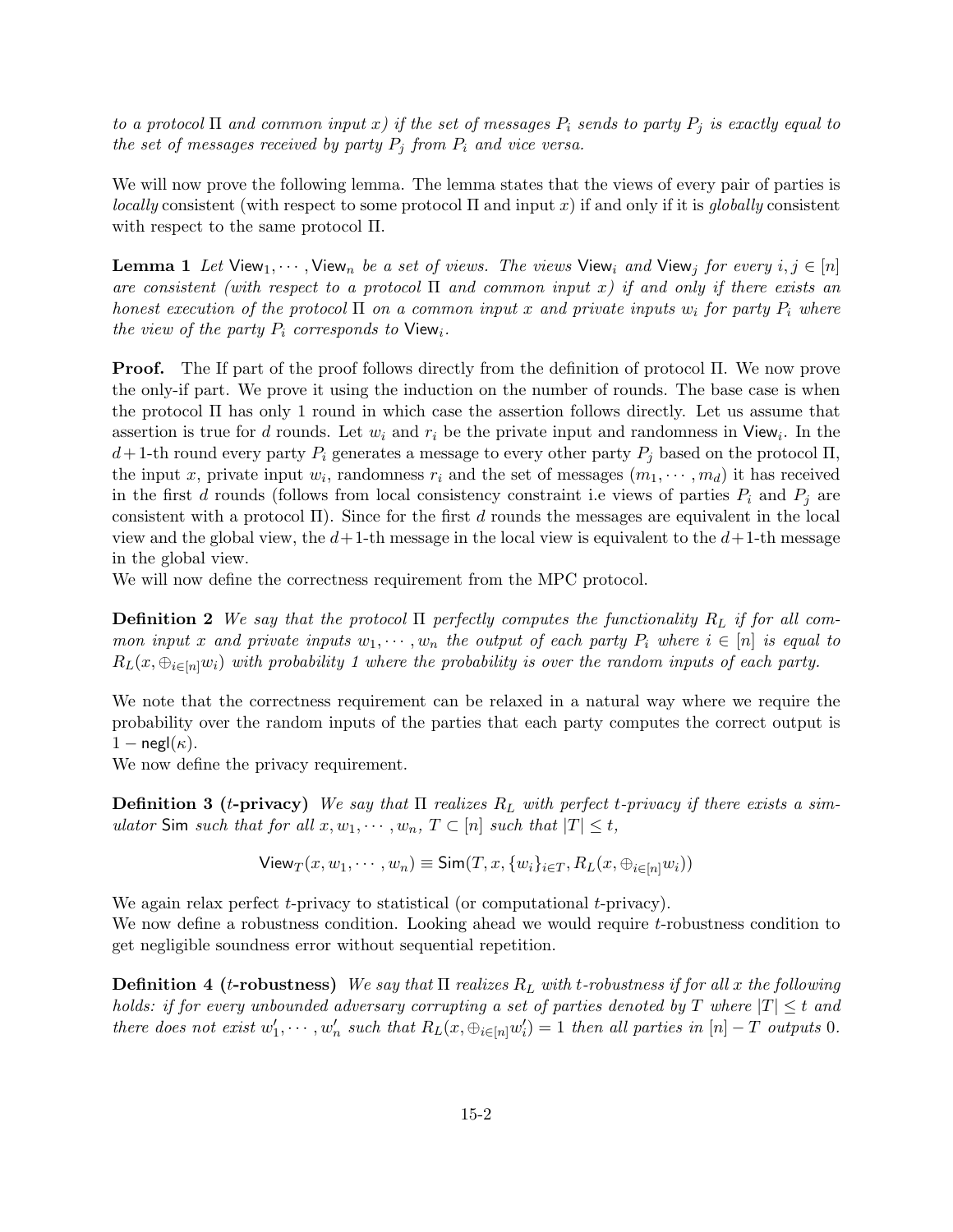- Prover chooses random  $w_1, \dots, w_n$  subject to the condition that  $\bigoplus_{i \in [n]} w_i = w$  where w is the witness.
- Prover runs the MPC protocol Π "in his head" (by choosing uniform random coins for each party) to generate the views of each party  $P_i$ . Let View<sub>i</sub> denote the view of party  $P_i$ in the execution of Π.
- Prover generates commitment to each View<sub>i</sub> separately using a statistically binding commitment scheme and sends the commitment to the verifier.
- Verifier chooses random  $i, j \in [n]$  and sends it to the prover.
- The prover opens the commitment to the views View<sub>i</sub> and View<sub>j</sub>.
- Verifier checks if the openings are correct and if it is the case it checks if the views are consistent. If they are in consistent it outputs 0 if the protocol outputs 0. Otherwise, it outputs 1.

#### Figure 1: Basic Protocol

## 3 Basic Protocol

We now assume that we have a perfectly correct MPC that satisfies t-privacy (in fact  $t = 2$  is sufficient). We describe the zero-knowledge protocol.

**Theorem 2** If the protocol  $\Pi$  is perfectly correct and satisfies (perfect) 2-privacy then the protocol described in Figure 1 is (perfect) zero knowledge with soundness error  $1 - \frac{1}{\sqrt{n}}$  $\overline{\binom{n}{2}}$ 

Proof. (Sketch) The correctness guarantee is easy to verify. We now argue soundness and zero knowledge.

Suppose x is not in the language L. Hence, for all  $w_1, \dots, w_n$ ,  $R_L(x, \bigoplus_{i \in [n]} w_i) = 0$ . If the prover executes the protocol honestly then by perfect correctness requirement for all choices of random coins generated by the prover, the protocol outputs 0. If the prover tries to cheat then it means that he does not execute the protocol honestly. By Lemma 1, it implies there exists  $i$  and  $j$  such that the views View<sub>i</sub> and View<sub>j</sub> are inconsistent. Hence, the verifier can catch a cheating prover with probability  $\frac{1}{\binom{n}{2}}$ .

Now we show Zero-Knowledgeness. We describe a simulator that simulates the view of a cheating verifier. The simulator chooses i and j uniformly at random. It then chooses random  $w_i$  and  $w_j$ and runs the simulator for two privacy of  $\Pi$  and obtains View<sub>i</sub> and View<sub>i</sub>. It then commits to View<sub>k</sub> = 0 for all  $k \notin \{i, j\}$  and commits to View<sub>i</sub> and View<sub>j</sub>. The simulator then receives i<sup>\*</sup> and  $j^*$  from the verifier (Note that the probability that the verifier sends  $i^*$  and  $j^*$  when it is given real-world commitments to views and simulated commitments is same from the hiding property.). If  $i = i^*$  and  $j = j^*$  it opens the views. Otherwise, it aborts. <sup>2</sup>. The view of the simulator is is

<sup>&</sup>lt;sup>2</sup>Note that we can make multiple clones of the verifier and run each of one of them and continue only if it outputs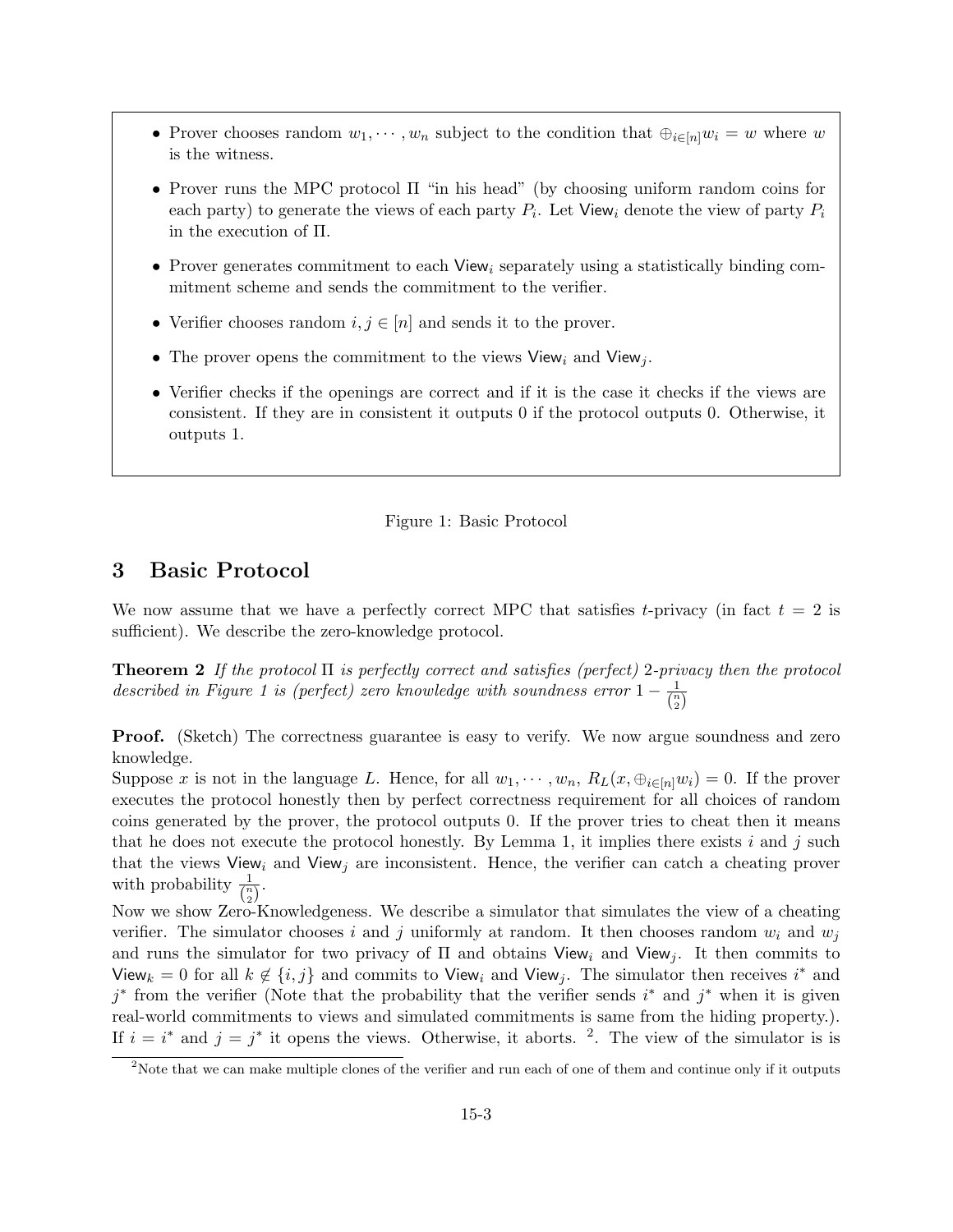- Prover chooses random  $w_1, \dots, w_n$  subject to the condition that  $\bigoplus_{i \in [n]} w_i = w$  where w is the witness.
- Prover runs the MPC protocol Π "in his head" (by choosing uniform random coins for each party) to generate the views of each party  $P_i$ . Let View<sub>i</sub> denote the view of party  $P_i$ in the execution of Π.
- Prover generates commitment to each View<sub>i</sub> separately using a statistically binding commitment scheme and sends the commitment to the verifier.
- Verifier chooses t random  $i_1, \dots, i_t \in [n]$  and sends it to the prover.
- The prover opens the commitment to the views  $View_{i_1}, \cdots, View_{i_t}$ .
- Verifier checks if the openings are correct and if it is the case it checks if the views are consistent. If they are in consistent it outputs 0 if the protocol outputs 0. Otherwise, it outputs 1.

### Figure 2: Extended Protocol

identical to the view of the verifier if the simulator does not abort which follows from the 2-privacy condition.

**Remark 1** Note that the soundness of the protocol holds only if the  $\Pi$  is perfectly correct. If the protocol  $\Pi$  is only statistically correct the prover can obtain some choice of random coins as advice that makes the protocol to "misbehave". In order to cope with statistical correctness we do a coin tossing. The prover commits to its share of randomness of each party. The verifier then sends its own share of randomness of each party. The prover then executes the protocol Π using the XOR of the two random strings as randomness to each party. In the decommitment phase, the prover opens its commitment to the random shares of party  $P_i$  and  $P_j$ . The verifier finally checks if the randomness used by party  $P_i$  and  $P_j$  is correctly generated.

# 4 Extending the Protocol

We now extend the protocol to have negligible soundness error without sequential repetition. We again consider the case where the protocol Π is perfectly correct.

**Theorem 3** If the protocol  $\Pi$  is perfectly correct and satisfies (perfect) 2-privacy, and is t-robust then the protocol described in Figure 2 is (perfect) zero knowledge with negligible soundness error.

**Proof.** The completeness and the zero-knowledge property follows from proof of the basic protocol. We now argue soundness.

 $i = i^*$  and  $j = j^*$ . The expected number of clones is polynomial.